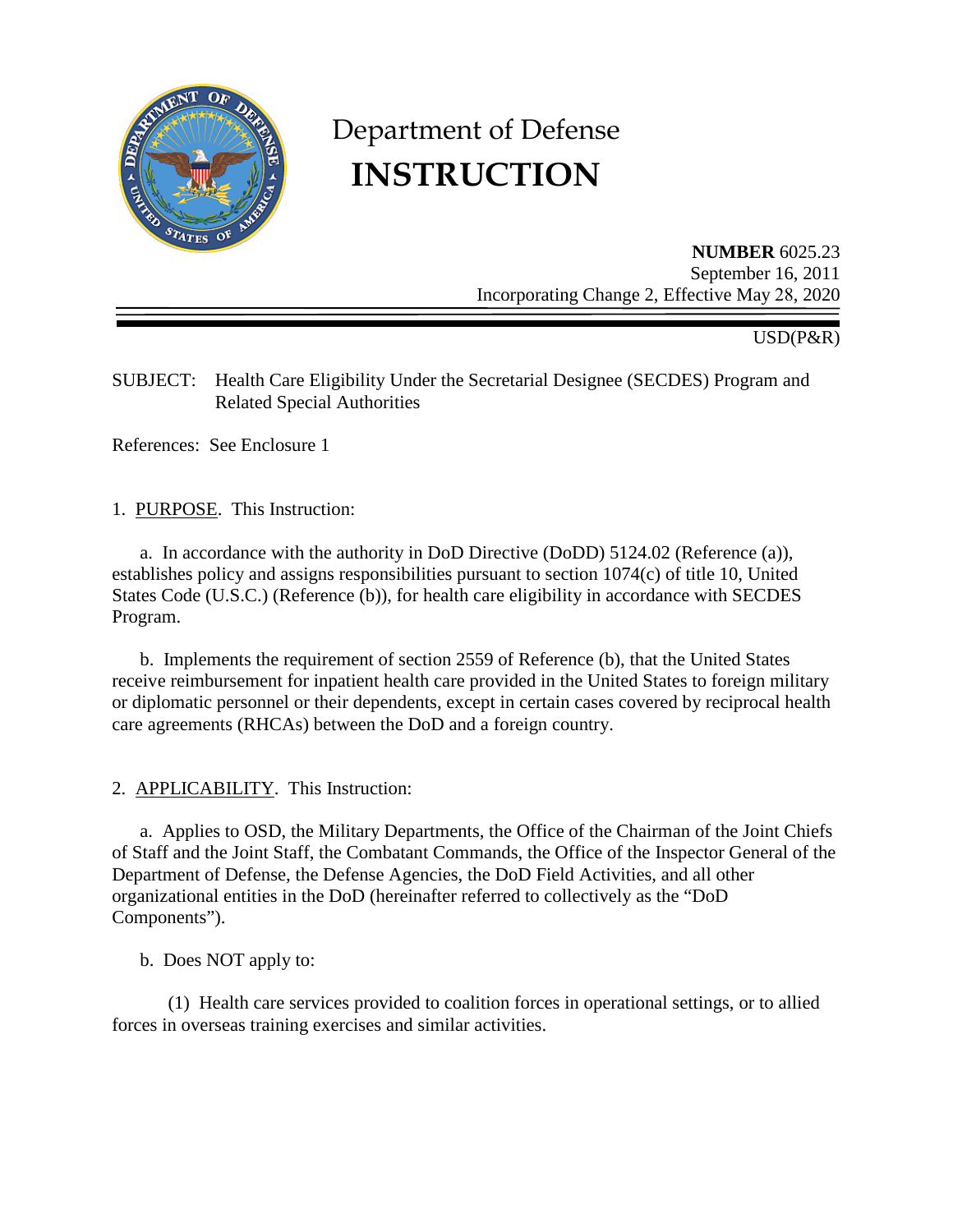(2) Health care services provided to foreign nationals overseas pursuant to DoDD 3000.05 (Reference (c)), DoD Instruction (DoDI) 2205.02 (Reference (d)), or DoDI 2310.08E (Reference (e)).

### 3. DEFINITION. See Glossary.

#### 4. POLICY. It is DoD policy that:

a. General Policy. The use of regulatory authority to establish DoD health care eligibility for individuals without a specific statutory entitlement or eligibility shall be used very sparingly, and only when it serves a compelling DoD mission interest. It shall be on a reimbursable basis, unless non-reimbursable care is authorized by this Instruction or reimbursement is waived by the Under Secretary of Defense for Personnel and Readiness (USD(P&R)) or the Secretaries of the Military Departments when they are the approving authority.

#### b. Foreign Military Personnel and Their Dependents

(1) Medical Treatment Facility (MTF) Care in the United States. Foreign military personnel in the United States pursuant to the sponsorship or invitation of the DoD, and their dependents approved by the DoD to accompany them, are eligible for space-available care as provided in DoDI 1000.13 (Reference (f)). Consistent with section 2559 of Reference (b), in cases in which reimbursement is required by Reference (f), an RHCA may provide a waiver of reimbursement for inpatient and/or outpatient care in the United States in an MTF for military personnel from a foreign country and their dependents, if comparable care is made available to at least a comparable number of U.S. military personnel and their dependents in that foreign country. A disparity of 25 percent or less in the number of foreign personnel and dependents above U.S. personnel and dependents shall be considered within the range of comparable numbers.

(2) Non-MTF Care in the United States. Foreign military personnel in the United States pursuant to the sponsorship or invitation of the DoD, and their dependents approved by the DoD to accompany them, are not eligible for DoD payment for outpatient or inpatient care received from non-DoD providers, except for such personnel covered by the North Atlantic Treaty Organization Status of Forces Agreement (SOFA) or the Partnership for Peace SOFA and authorized care pursuant to the TRICARE Standard program according to part 199 of title 32, Code of Federal Regulations (Reference (g)); outpatient care may be provided as specified therein.

c. Foreign Diplomatic or Other Senior Foreign Officials. Foreign diplomatic or other senior foreign officials and the dependents of such officials may be provided inpatient or outpatient services in MTFs only in compelling circumstances, including both medical circumstances and mission interests, and through case-by-case approval.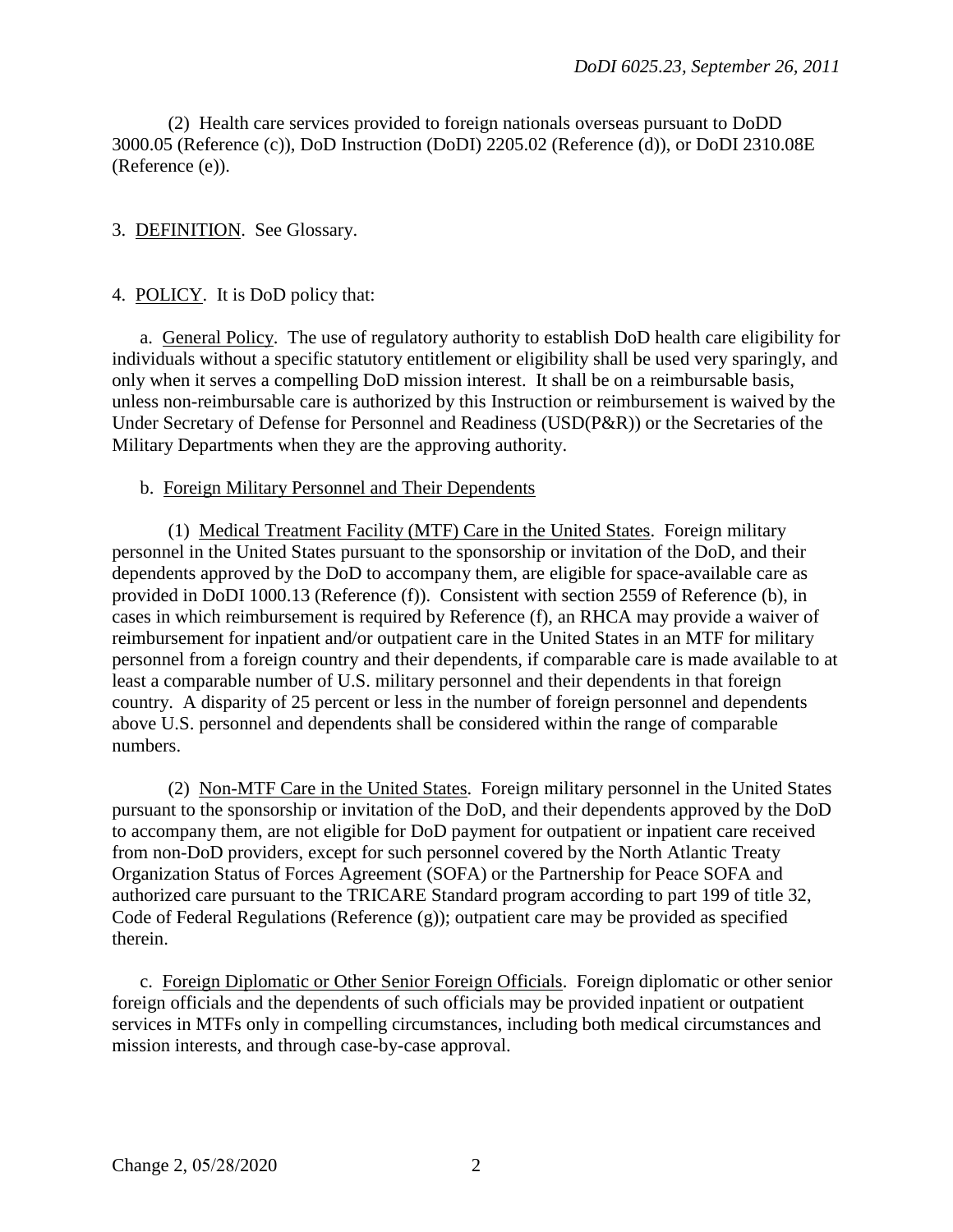(1) In the United States, the approval authority is the  $\text{USD}(P\&R)$ . The authority to waive reimbursement for care provided in the United States, to the extent allowed by law, is the USD(P&R) or the Secretaries of the Military Departments when they are the approving authority.

(2) Requests from the State Department or other agency of the U.S. Government will be considered on a reimbursable basis.

(3) Pursuant to section 2559 of Reference (b), reimbursement to the United States for care provided in the United States on an inpatient basis to foreign diplomatic personnel or their dependents is required.

d. Other Foreign Nationals. Other foreign nationals (other than those described in paragraphs 4.b. and 4.c.) may be designated as eligible for space-available care in MTFs only in extraordinary circumstances.

(1) The authority to waive reimbursement for care provided in the United States, to the extent allowed by law, belongs to the USD(P&R) or the Secretaries of the Military Departments when they are the approving authority. Waiver requests will only be considered based on a direct and compelling relationship to a priority DoD mission objective.

(2) Requests from the State Department or other agency of the U.S. Government will be considered on a reimbursable basis. Such requests must be supported by the U.S. Ambassador to the country involved and the Geographic Combatant Commander (GCC) for that area of responsibility and must be premised on critically important interests of the United States.

e. Invited Persons Accompanying the Overseas Force. The Secretaries of the Military Departments and the USD(P&R) may designate as eligible for space-available care from the Military Health System outside the United States those persons invited by the DoD to accompany or visit the military force in overseas locations or invited to participate in DoDsponsored morale, welfare, and recreation activities. This authority is limited to health care needs arising in the course of the invited activities. Separate approval is needed to continue health care initiated pursuant to this paragraph in MTFs in the United States.

(1) In the case of employees or affiliates of news organizations, all care provided pursuant to the authority of paragraph 4.e is reimbursable. For other individuals designated as eligible pursuant to paragraph 4.e, the designation may provide, to the extent allowed by law, for outpatient care on a non-reimbursable basis, and establish a case-by-case authority for waiver of reimbursement for inpatient care.

(2) Paragraph 4.e. does not apply to employees of the Executive Branch of the United States or personnel affiliated with contractors of the United States.

f. U.S. Nationals Overseas. Health care for U.S. nationals overseas is not authorized, except as otherwise provided in this Instruction.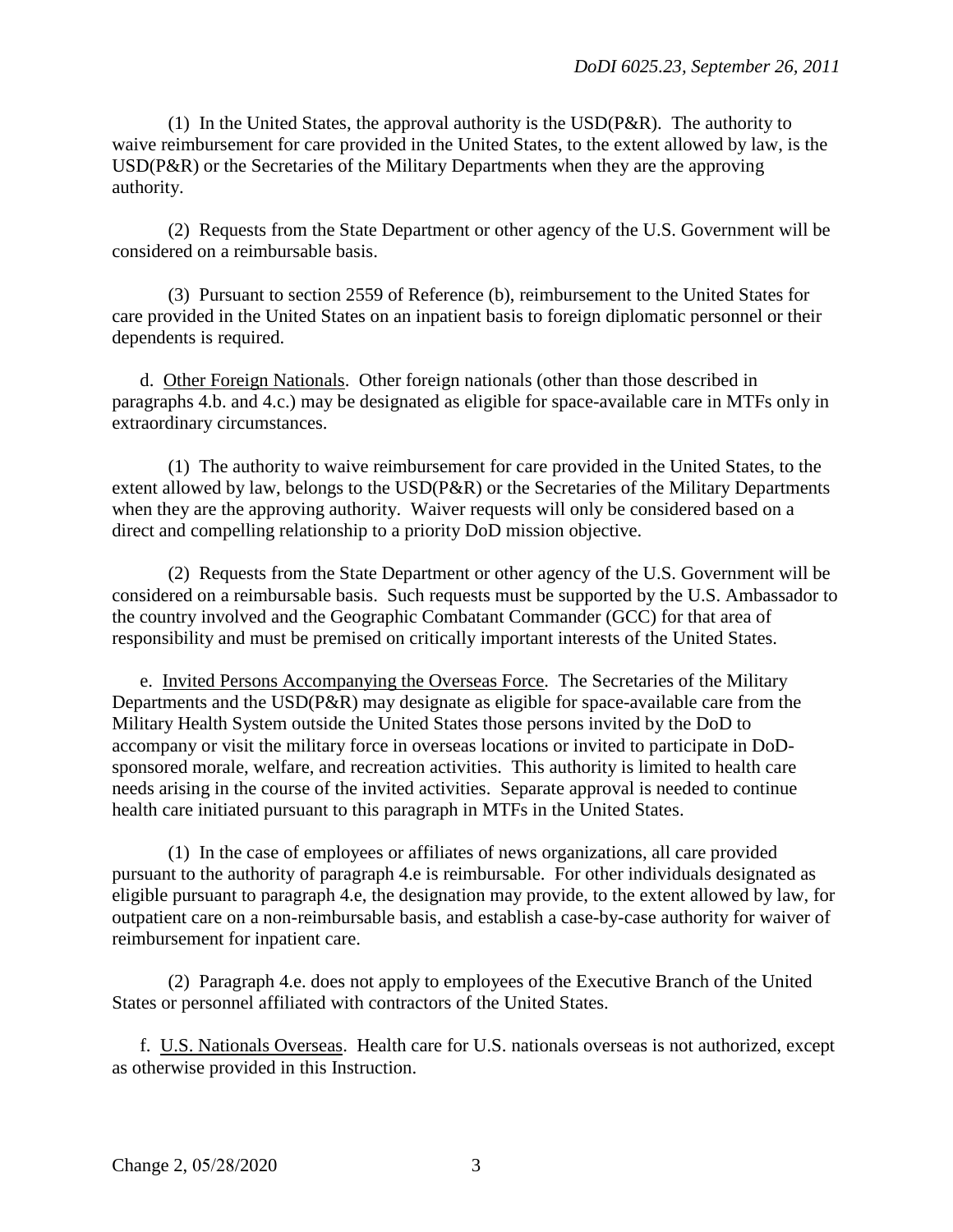#### g. U.S. Government Civilian Employees and Contractor Personnel

(1) Civilian employees of the DoD and other Government agencies, and employees of DoD contractors, and the dependents of such personnel are eligible for MTF care to the extent provided in Reference (f).

(2) Occupational health care services provided to DoD employees pursuant to section 7901 of title 5, U.S.C. (Reference (h)), authorities cited in DoDI 6055.01 (Reference (i)), or pursuant to other authorities except section 1074(c) of Reference (b) are not affected by this Instruction. The Secretaries of the Military Departments and the USD(P&R) may designate DoD civilian employees, applicants for employment, and personnel performing services for the DoD pursuant to Federal contracts as eligible for occupational health care services required by the DoD as a condition of employment or involvement in any particular assignment, duty, or undertaking.

(3) Any health care services provided by the Military Health System to employees of DoD non-appropriated fund instrumentalities shall be on a reimbursable basis.

(4) In the case of DoD civilian employees forward deployed in support of U.S. military personnel engaged in hostilities, eligibility for MTF care (in addition to all eligibility for programs administered by the Department of Labor Office of Workers' Compensation Programs (OWCP)) is as follows:

(a) Consistent with Directive-type Memorandum 17-004 (Reference (j)), DoD civilian employees who become ill, contract diseases, or are injured or wounded while so deployed are eligible for medical evacuation or health care treatment and services in MTFs at the same level and scope provided to military personnel, all on a non-reimbursable basis, until returned to the United States.

(b) DoD civilian employees who, subsequent to such deployment, and have been determined to have OWCP-compensable conditions are eligible for MTF care for such conditions, all on a non-reimbursable basis.

(c) USD(P&R) may, under compelling circumstances, approve additional eligibility for care in MTFs for other U.S. Government civilian employees who become ill or injured while so deployed, or other DoD civilian employees overseas.

(5) Contractor Personnel Authorized to Accompany the Military Services. In the case of contractor personnel authorized to accompany the Military Services in deployed settings pursuant to DoDI 3020.41 (Reference (k)), MTF care may be provided as stated in Reference (k).

h. Emergency Health Care. The Secretaries of the Military Departments and the USD(P&R) may designate emergency patients as eligible for emergency health care from MTFs in the United States pursuant to arrangements with local health authorities or in other appropriate circumstances. Such care shall be on a reimbursable basis, unless waived by the USD(P&R) or the Secretaries of the Military Departments when they are the approving authority.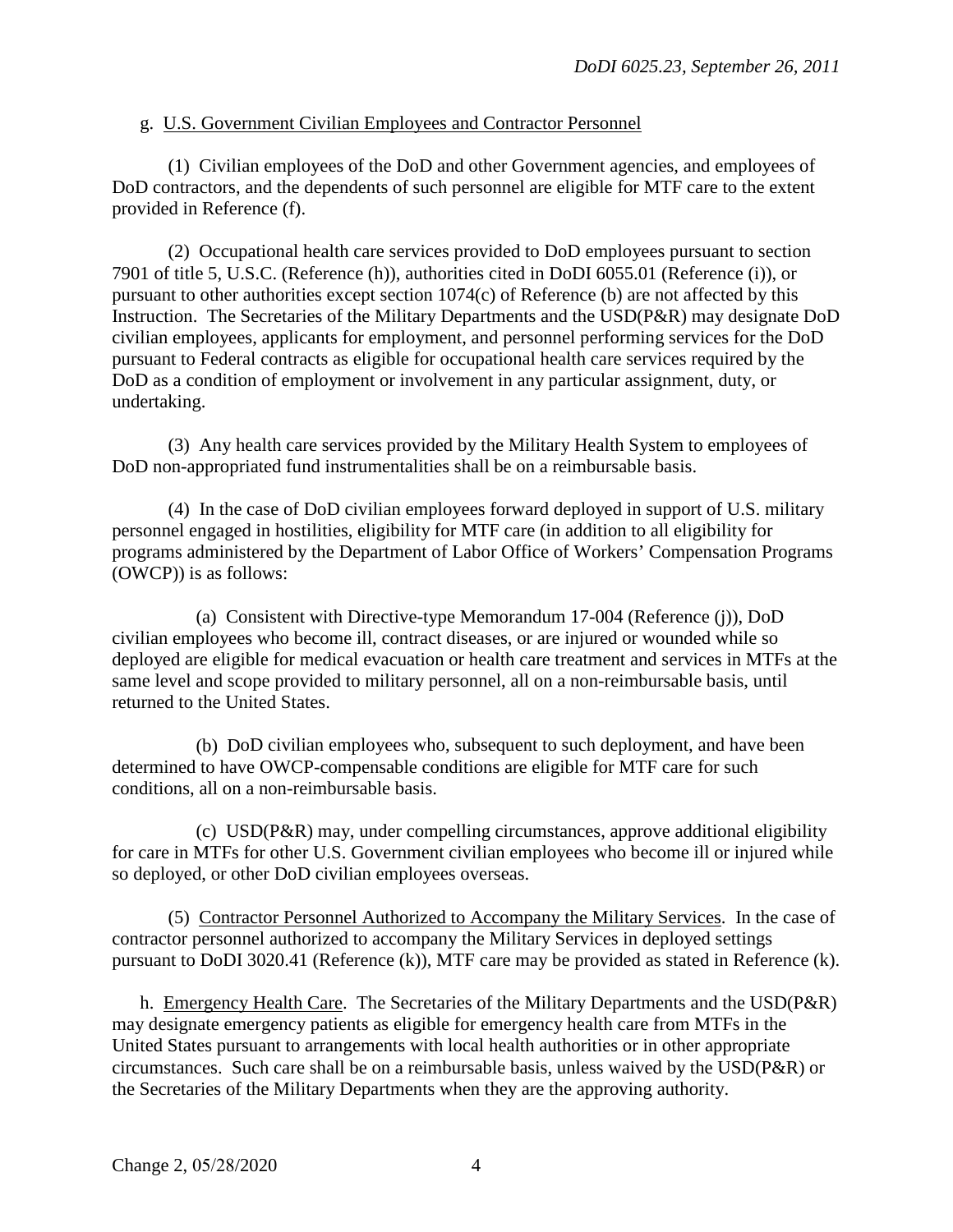i. Research Subject Volunteers. Research subjects are eligible for health care services from MTFs to the extent DoD Components are required by DoDD 3216.02 (Reference (1)) to establish procedures to protect subjects from medical expenses that are a direct result of participation in the research. Such care is on a non-reimbursable basis and limited to research injuries (unless the volunteer is otherwise an eligible health care beneficiary). Care is authorized during the pendency of the volunteer's involvement in the research, and may be extended further upon the approval of the USD(P&R).

j. Continuity of Care Extensions of Eligibility. The Secretaries of the Military Departments and the USD(P&R) may establish temporary eligibility on a space-available basis for former members and former dependents of members of the uniformed services for a limited period of time, not to exceed 6 months or, in the case of pregnancy, the completion of the pregnancy, after statutory eligibility expires when appropriate to allow completion or appropriate transition of a course of treatment begun prior to such expiration. In the case of a pregnancy covered by this paragraph, the designation of eligibility may include initial health care for the newborn infant. Care pursuant to this paragraph is authorized on a nonreimbursable basis for the former member or former dependent of member. Care pursuant to this paragraph for the newborn of those former members or former dependents is authorized, but on a full reimbursable basis unless the Secretary of the Military Department concerned elects to use SECDES status for the newborn.

k. Service Members. The Secretaries of the Military Departments and the USD(P&R) may establish eligibility not specifically provided by statute for critical mission-related health care services for designated Service members, such as Reserve Component members not in a present duty status. This authority includes payment for health care services in private facilities to the extent authorized by section 1074(c) of Reference (b). Care pursuant to this paragraph is nonreimbursable.

l. Certain Senior Officials of the U.S. Government. The officials and others listed in Enclosure 2 are designated as eligible for space-available inpatient and outpatient health care services from the Military Health System on a reimbursable basis.

m. Nonmedical Attendants. The Secretaries of the Military Departments and the USD(P&R) may designate as eligible for space available MTF care persons designated as nonmedical attendants as defined by 37 U.S.C. 411k(b) (Reference (m)). Costs of medical care rendered are reimbursable unless reimbursement is waived by the Secretary of the Military Department concerned or USD(P&R). This authority is limited to health care needs arising while designated as a nonmedical attendant.

n. Patient Movement. Provisions of this Instruction concerning inpatient care shall also apply to requests for patient movement through the medical evacuation system pursuant to DoDI 6000.11 (Reference (n)). Aeromedical evacuation transportation assets are reserved for those individuals designated as SECDESs who need transportation to attain necessary health care.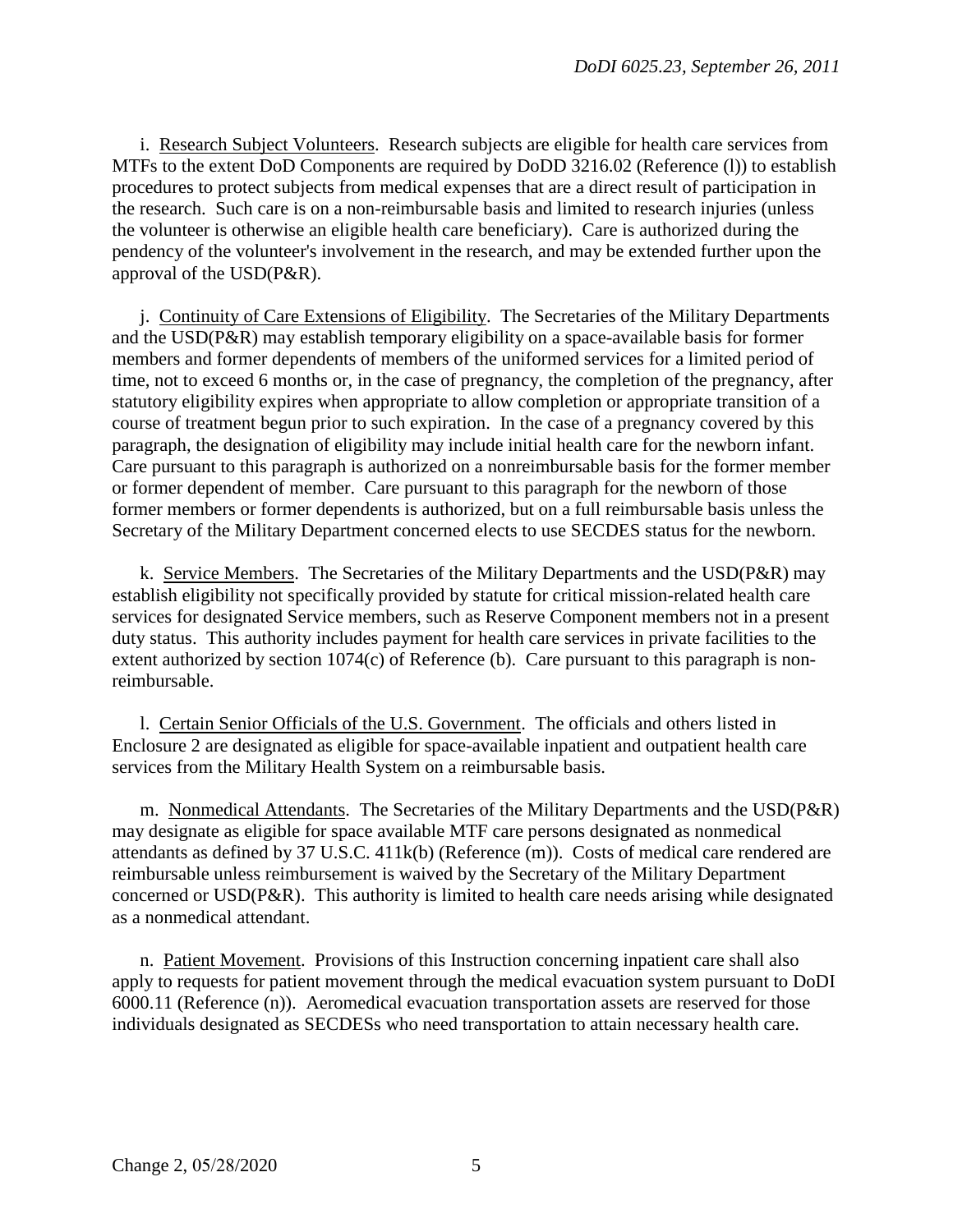o. Other Individuals Entitled to DoD Identification (ID) Card. Other individuals entitled to a DoD ID card pursuant to Reference (f) are eligible for space-available MTF health care to the extent provided in Reference (f).

p. Reciprocity Among Military Departments and the Defense Health Agency (DHA). Subject to the capabilities of the professional staff, the availability of space and facilities, and any other limitation imposed by the approving authority, all Services and the DHA will provide medical treatment in DoD MTFs to individuals who have been granted SECDES status by any of the Secretaries of the Military Departments. Each agreement must identify the specific MTF or geographical region in which medical care is requested, requiring close coordination among service program managers.

5. RESPONSIBILITIES. See Enclosure 3.

6. RELEASABILITY. **Cleared for public release.** This Instruction is available on the Directives Division Website at https://www.esd.whs.mil/DD/.

7. SUMMARY OF CHANGE 2. The change to this issuance updates references and removes expiration language in accordance with current Chief Management Officer of the Department of Defense direction.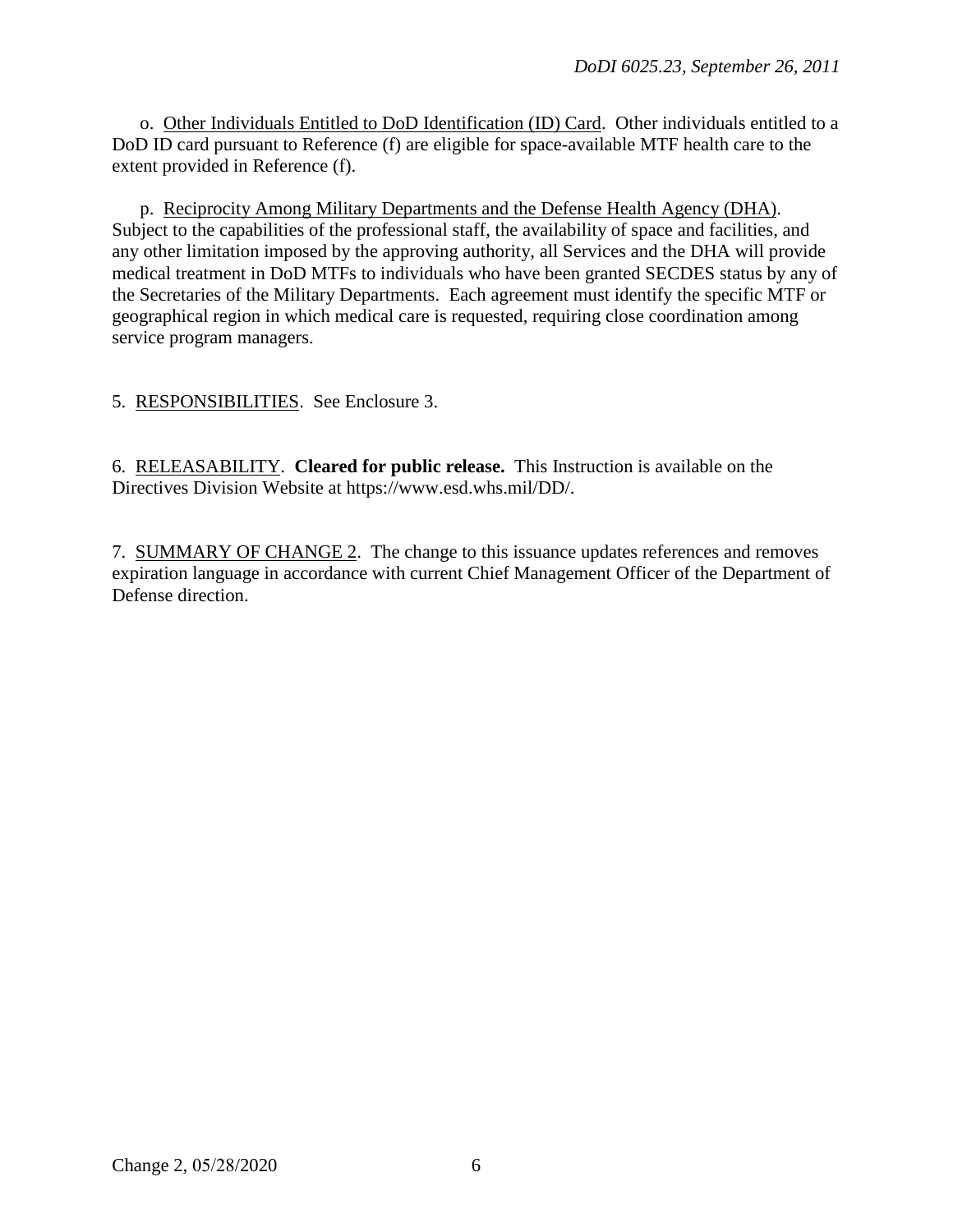8. EFFECTIVE DATE. This Instruction is effective September 26, 2011.

Obifor L. Il  $\overline{\mathcal{L}}$ 

Clifford L. Stanley Under Secretary of Defense for Personnel and Readiness

Enclosures

- 1. References
- 2. Eligible Senior Officials of the U.S. Government
- 3. Responsibilities

Glossary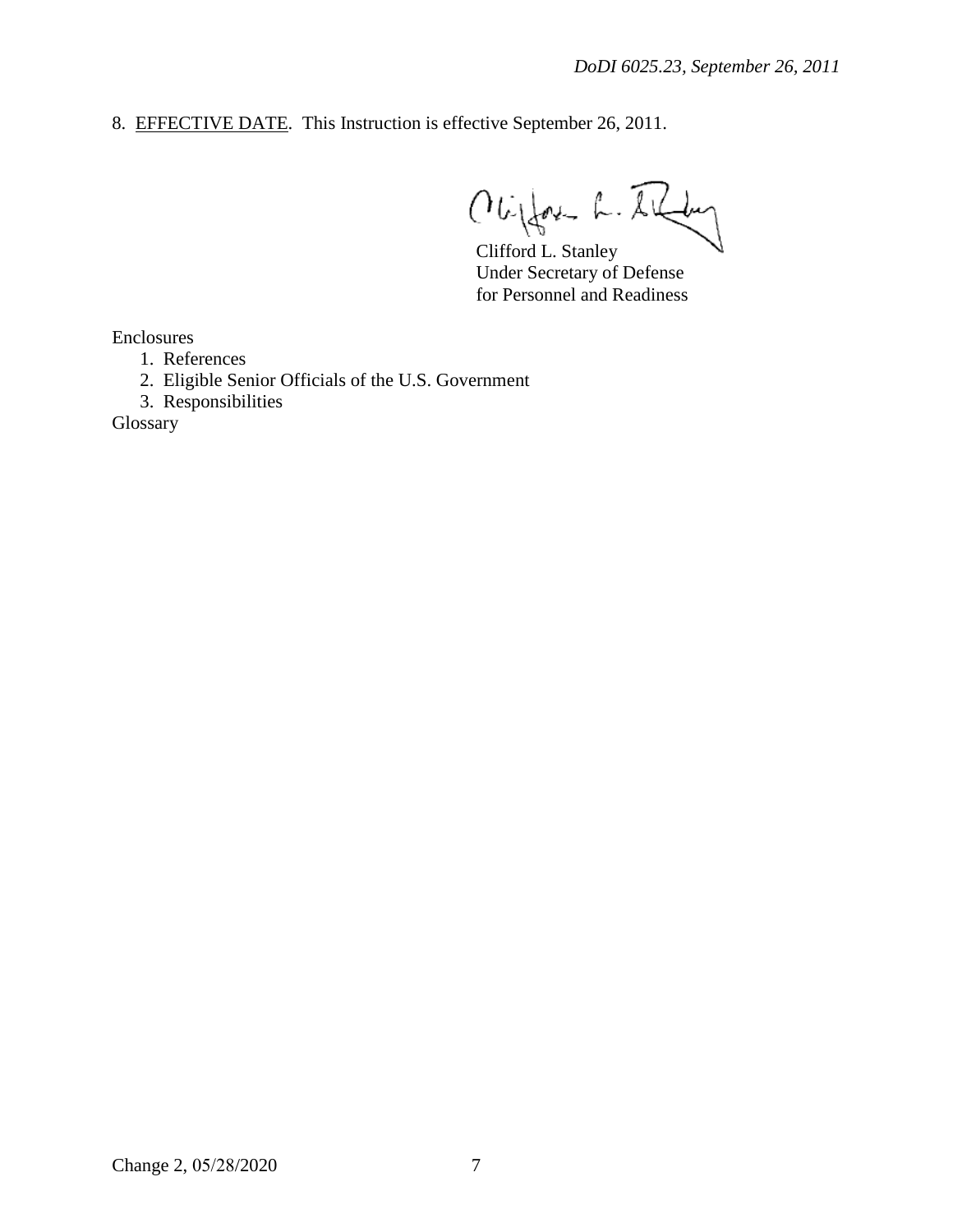# TABLE OF CONTENTS

| ENCLOSURE 2: ELIGIBLE SENIOR OFFICIALS OF THE U.S. GOVERNMENT 10 |  |
|------------------------------------------------------------------|--|
|                                                                  |  |
|                                                                  |  |
|                                                                  |  |
|                                                                  |  |
| UNDER SECRETARY OF DEFENSE (COMPTROLLER) (USD (C))/CHIEF         |  |
|                                                                  |  |
| UNDER SECRETARY OF DEFENSE FOR ACQUISITION, TECHNOLOGY AND       |  |
|                                                                  |  |
|                                                                  |  |
|                                                                  |  |
| COMMANDER, UNITED STATES TRANSPORTATION COMMAND                  |  |
|                                                                  |  |
|                                                                  |  |
|                                                                  |  |
|                                                                  |  |
|                                                                  |  |
|                                                                  |  |
|                                                                  |  |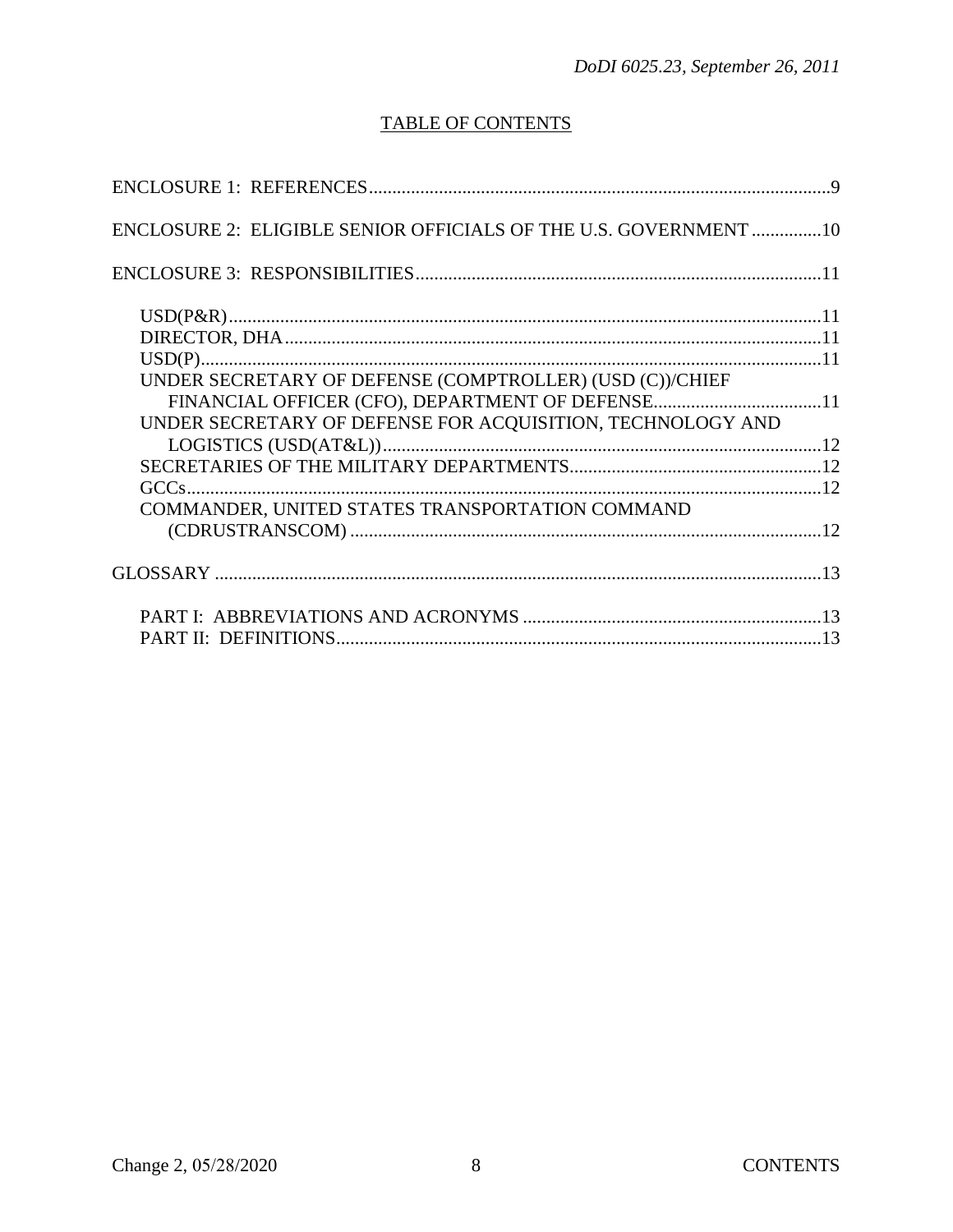### ENCLOSURE 1

#### REFERENCES

- (a) DoD Directive 5124.02, "Under Secretary of Defense for Personnel and Readiness (USD(P&R))," June 23, 2008
- (b) Sections 1074(c), 2559, and chapter 55 of title 10, United States Code
- (c) DoD Directive 3000.05, "Stabilization," December 13, 2018
- (d) DoD Instruction 2205.02, "Humanitarian and Civic Assistance (HCA) Activities," June 23, 2014, as amended
- (e) DoD Instruction 2310.08E, "Medical Program Support for Detainee Operations," September 5, 2019
- (f) DoD Instruction 1000.13, "Identification (ID) Cards for Members of the Uniformed Services, Their Dependents, and Other Eligible Individuals," January 23, 2014, as amended
- (g) Part 199 of title 32, Code of Federal Regulations
- (h) Section 7901 of title 5, United States Code
- (i) DoD Instruction 6055.01 "DoD Safety and Occupational Health (SOH) Program," October 14, 2014, as amended
- (j) Directive-type Memorandum 17-004, "Department of Defense Expeditionary Civilian Workforce," January 25, 2017, as amended
- (k) DoD Instruction 3020.41, "Contractor Personnel Authorized to Accompany the U.S. Armed Forces," December 20, 2011, as amended
- (l) DoD Instruction 3216.02, "Protection of Human Subjects and Adherence to Ethical Standards in DoD-Conducted and -Supported Research," April 15, 2020
- (m) 37 USC 411k(b), "Pay And Allowances Of The Uniformed Services"
- (n) DoD Instruction 6000.11 "Patient Movement (PM)," June 22, 2018
- (o) DoD Instruction 5530.03, "International Agreements," December 4, 2019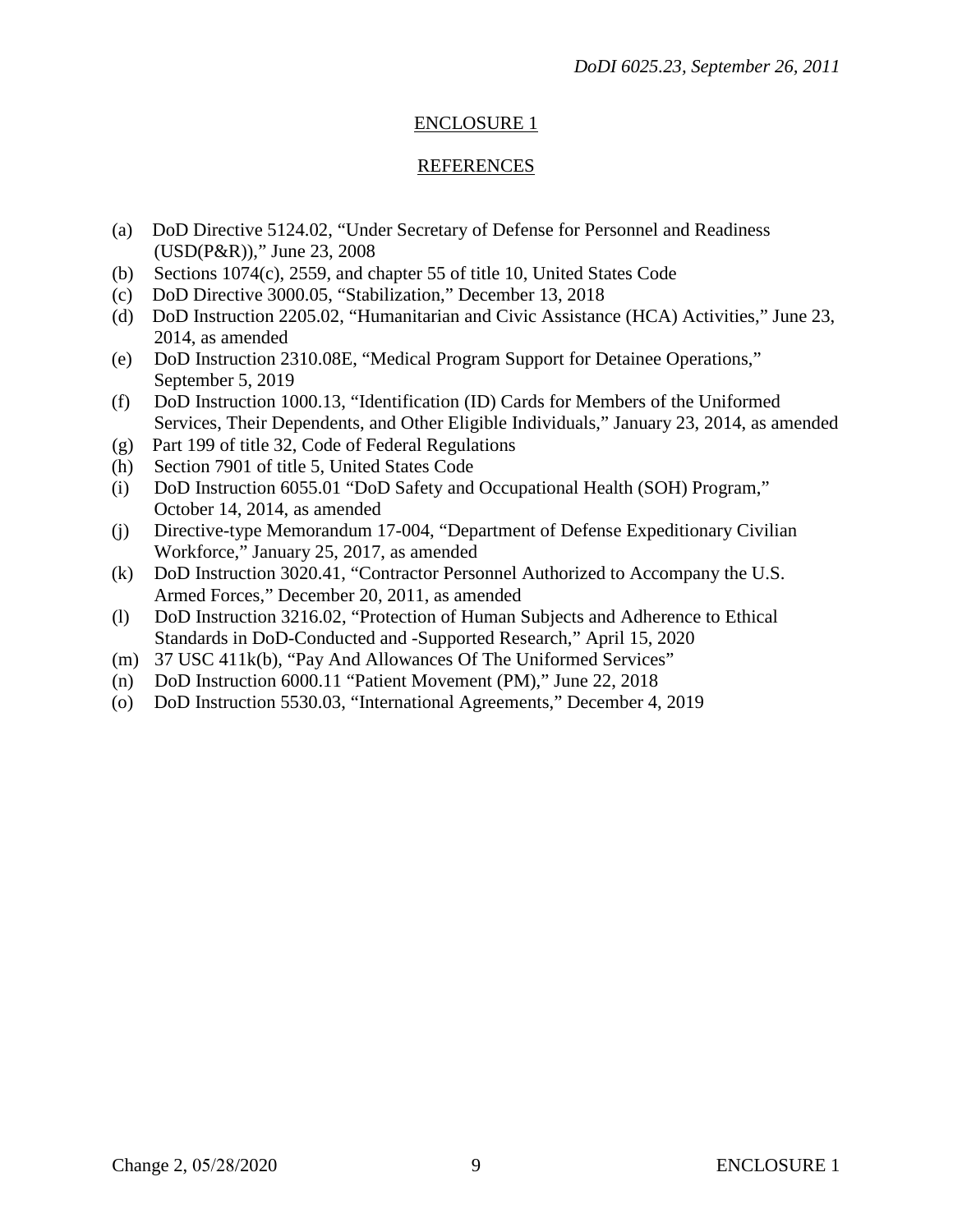#### ENCLOSURE 2

### ELIGIBLE SENIOR OFFICIALS OF THE U.S. GOVERNMENT

The following individuals are SECDESs for space-available care in MTFs on a reimbursable basis, unless specified otherwise by a Service Secretary:

- a. The President and Vice President, and their spouses and minor children.
- b. Members of Congress.
- c. Members of the Cabinet.
- d. Officials of the DoD appointed by the President and confirmed by the Senate.

e. Article III Federal Judges. (Article III courts are: The Supreme Court of the United States, U.S. Courts of Appeal, U.S. District Courts, U.S. Court of International Trade, United States Foreign Intelligence Surveillance Court, United States Foreign Intelligence Surveillance Court of Review).

- f. Judges of the U.S. Court of Appeals for the Armed Forces.
- g. Assistants to the President.
- h. Director of the White House Military Office.
- i. Former Presidents of the United States and their spouses, widows, and minor children.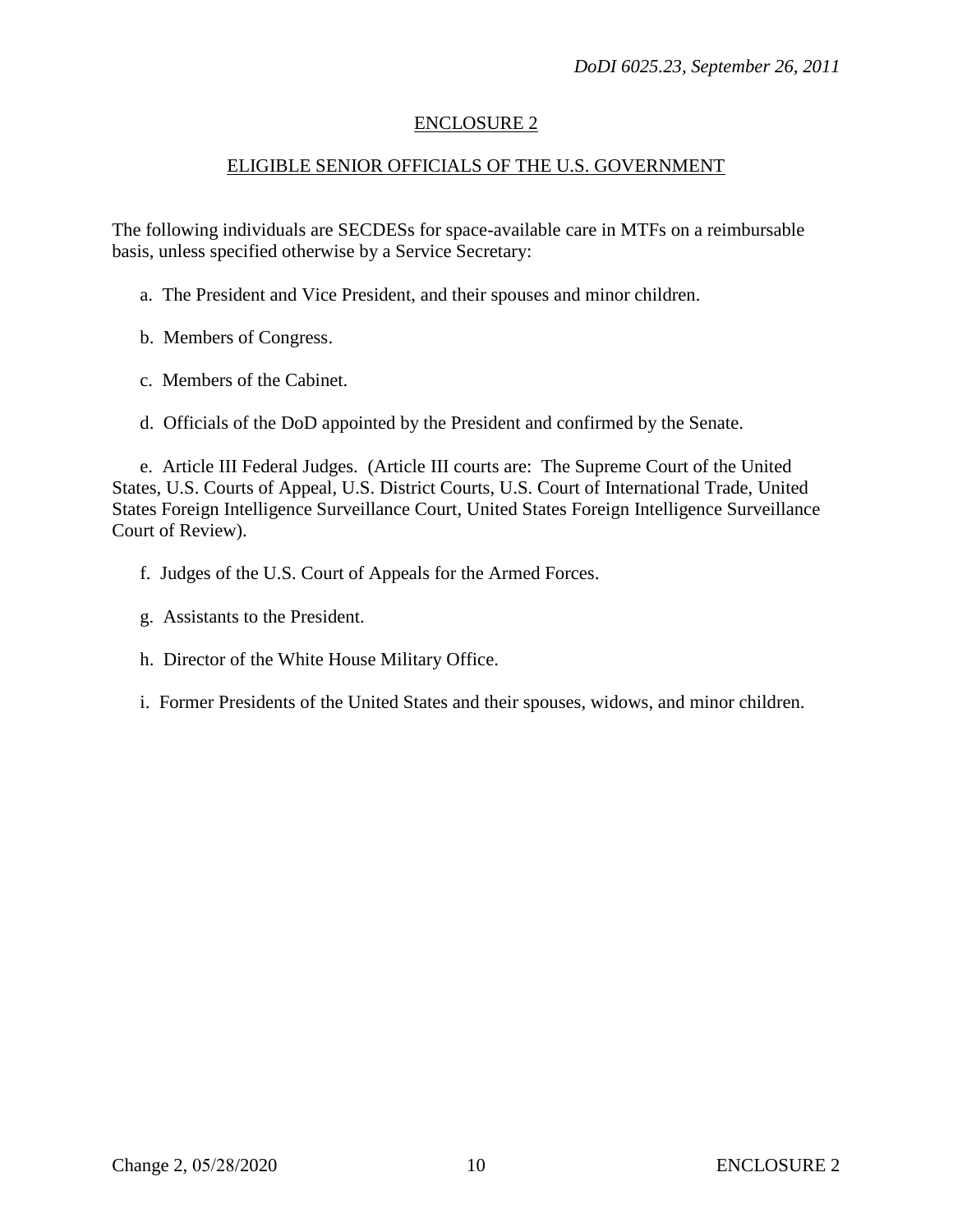#### ENCLOSURE 3

#### RESPONSIBILITIES

1. USD(P&R). The USD(P&R) shall:

a. Evaluate requests for and, where appropriate, grant exceptions to policy established by this Instruction and Reference (a), including waiver of reimbursement, to the extent allowed by law.

b. Following approval of the Under Secretary of Defense for Policy (USD(P)) and in coordination with USD(P) and the General Counsel of the DoD, and in accordance with DoDI 5530.03 (Reference (o)), begin negotiations, negotiate, and sign RHCAs.

2. DIRECTOR, DHA. Under the authority, direction, and control of the USD(P&R), through the Assistant Secretary of Defense for Health Affairs, the Director, DHA, shall:

a. Issue, revise, or modify implementing guidance to the MTFs assigned to the DHA, as appropriate, to comply with this Instruction.

b. Appoint a representative who will administer the SECDES Program and coordinate its effective operation with other DoD Components.

c. Where and when appropriate, coordinate requests with U.S. Transportation Command's Global Patient Movement Requirements Center.

d. Submit to the respective Service representative for consideration those SECDES requests with Service-specific equities received at DHA MTFs.

e. Submit those SECDES requests without Service-specific equities for staffing to the USD(P&R).

3. USD(P). The USD(P) shall:

a. Evaluate requests and determine DoD mission interest for SECDES Status and RHCAs to identify those agreements that would be in the best interest of the DoD.

b. Approve negotiations of RHCAs by the USD(P&R).

4. UNDER SECRETARY OF DEFENSE (COMPTROLLER) (USD (C))/CHIEF FINANCIAL OFFICER (CFO), DEPARTMENT OF DEFENSE. The USD(C)/CFO shall, in coordination with the USD(P&R), establish appropriate reimbursement rates, including appropriate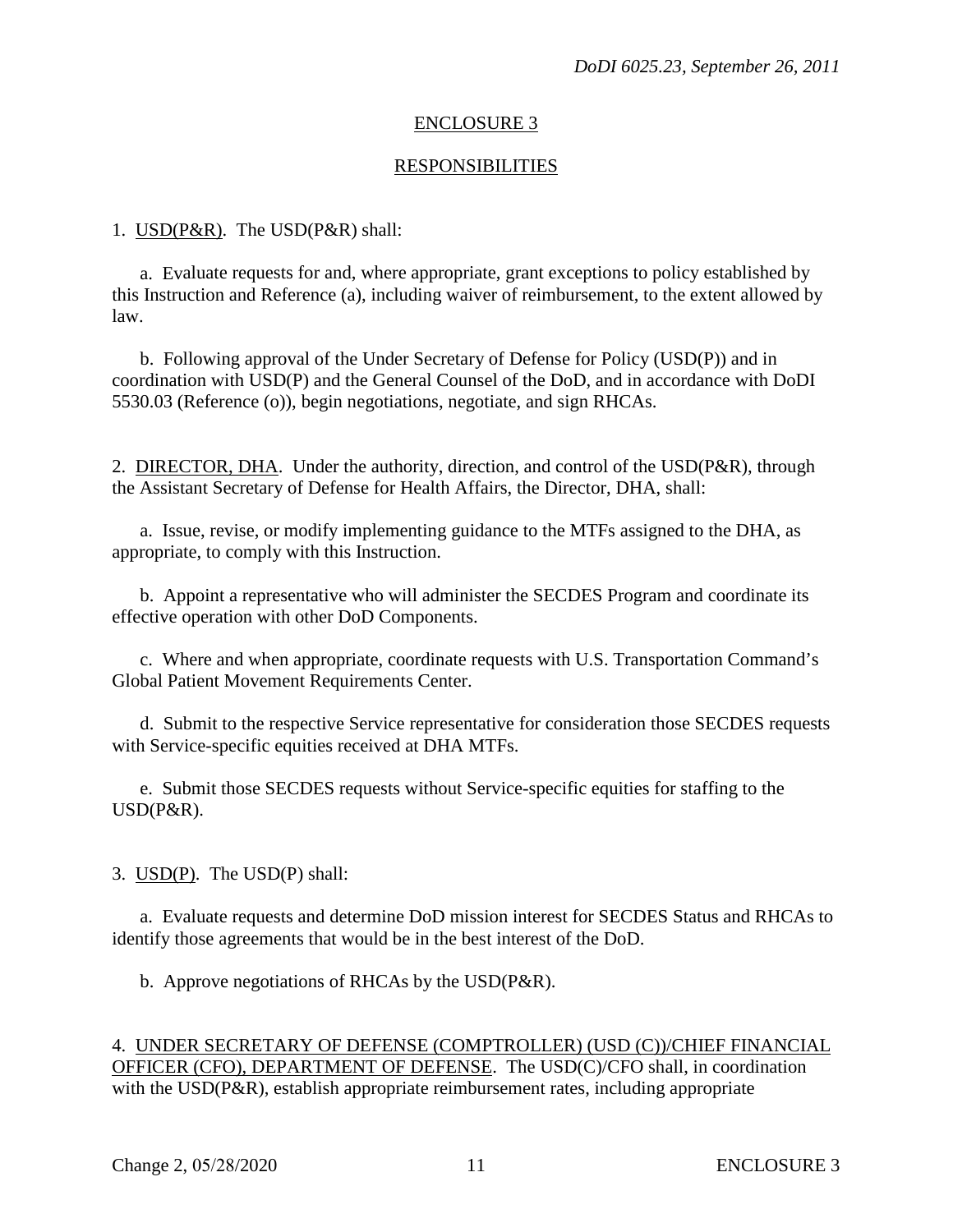interagency rates and rates applicable to students in international military education and training programs.

5. UNDER SECRETARY OF DEFENSE FOR ACQUISITION, TECHNOLOGY, AND LOGISTICS (USD(AT&L)). The USD(AT&L) shall evaluate requests for exceptions to the transportation policy and forward the requests to the USD(P&R) or the Secretary of the Military Department concerned for approval.

6. SECRETARIES OF THE MILITARY DEPARTMENTS. The Secretaries of the Military Departments shall:

a. Issue, revise, or modify Service regulations, as appropriate, to comply with this Instruction.

b. Appoint a Military Department representative who will administer the SECDES Program and coordinate its effective operation with other DoD Components.

c. Where and when appropriate, coordinate requests with U.S. Transportation Command's Global Patient Movement Requirements Center.

7. GCCs. The GCCs shall:

a. Refer requests to waive reimbursement through the Chairman of the Joint Chiefs of Staff to the USD(P&R).

b. Refer requests for SECDES status for medical care in the United States through the Chairman of the Joint Chiefs of Staff to the USD(P&R).

#### 8. COMMANDER, UNITED STATES TRANSPORTATION COMMAND (CDRUSTRANSCOM). CDRUSTRANSCOM shall:

a. Coordinate SECDES patient movement with all concerned Military Departments.

b. Upon request of the Secretaries of the Military Department concerned or GCCs, determine availability of DoD transportation assets or, when cost effective, coordinate with civilian ambulance authorities, to effect transportation of SECDESs as appropriate.

c. Ensure that the Global Patient Movement Requirements Center, as the regulating agency, consistently serve as the single point of contact for patient movement for SECDES patients using DoD assets upon request.